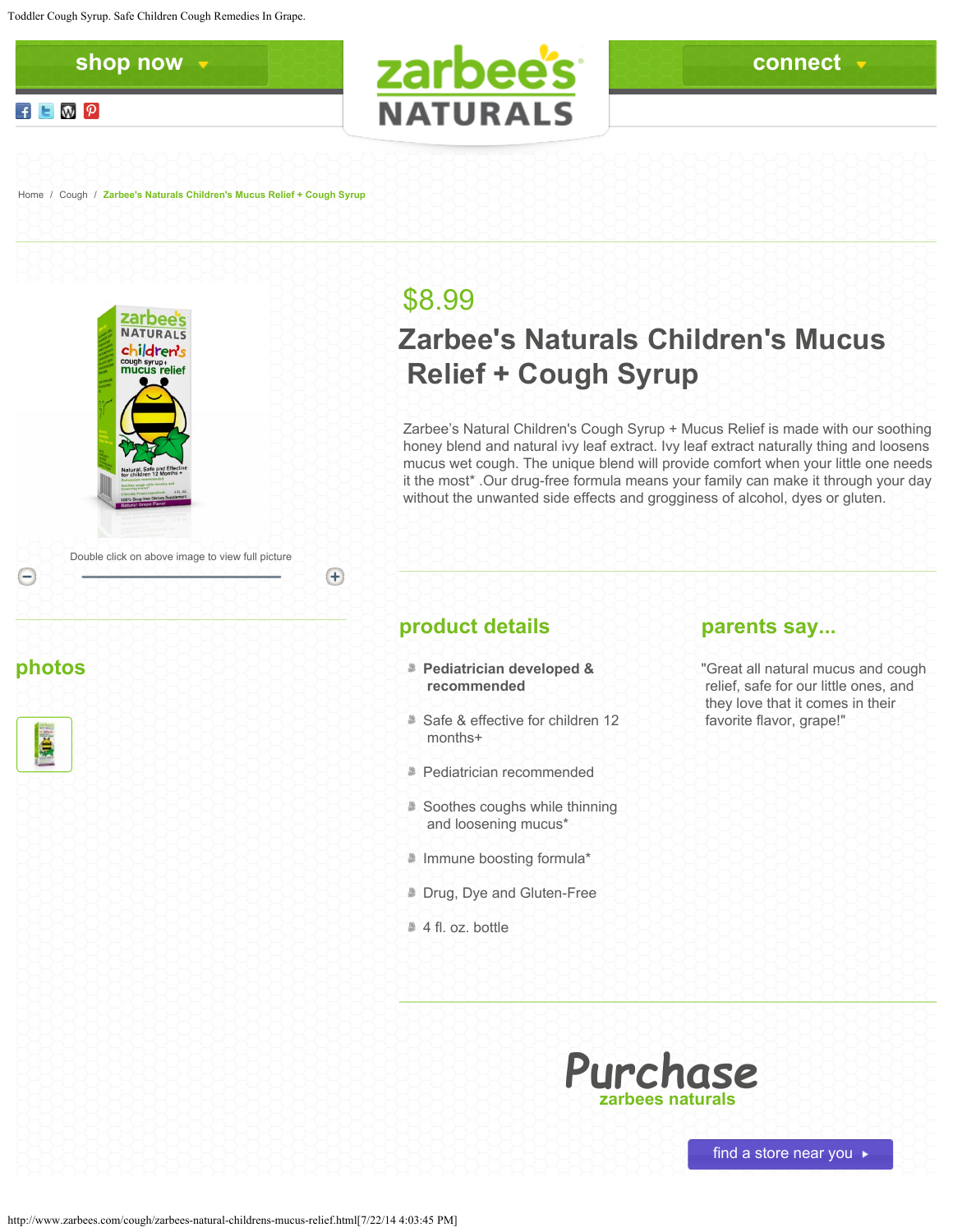$f \in \mathbb{R}^p$ 



[Home](http://www.zarbees.com/) / [Cough](http://www.zarbees.com/cough.html) / **Zarbee's Natural's Adult Nighttime Drink**





## \$8.99 **Zarbee's Natural's Adult Nighttime Drink**

Zarbee's nighttime formulas offer fast, soothing relief from coughs and irritated throats\* . With Zarbee's clinically proven all-natural ingredients you're sure to get a restful night's sleep\*.

Our nighttime cough syrup and drink mix provide a peaceful night's sleep and are recommended for coughs, irritated throats, dry cough, hoarseness and immune system support\*.

While some melatonin can come from animals, zarbees has selected an exceptionally pure, synthetic source not derived from animals. It is virtually identical to what your body naturally releases as part of its sleep cycle to help promote restful sleep\*.

### **photos**

|  |  | $\sim$ |  |
|--|--|--------|--|
|  |  | $\sim$ |  |
|  |  | $\sim$ |  |

### **product details**

 $+$ 

- **Physician developed & recommended**
- Safe & effective for adults & children 12 years+
- Soothes sore throats\*
- **Promotes peaceful sleep\***
- Drug, Dye and Gluten-Free
- <sup>6</sup> 6 16 gram packets
- Available in Honey Lemon flavor

#### **users say...**

"This is a pleasant tasting drink that helps soothe minor sore throats and coughs. It made me feel better after drinking it, and I really enjoyed the taste."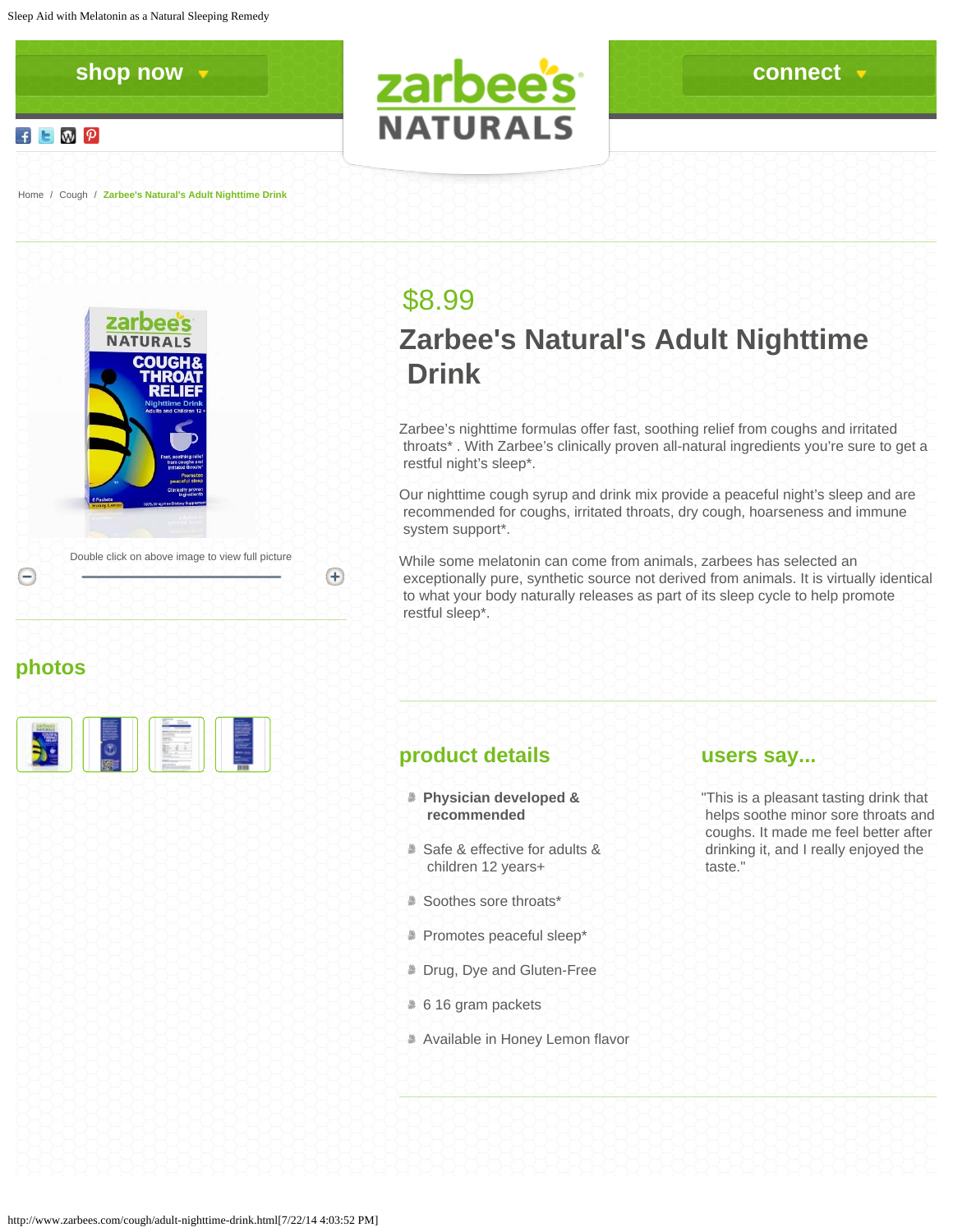

```
find a store near you
```
\* These statements have not been evaluated by the Food and Drug Administration. This product is not intended to diagnose, treat, cure or prevent any disease.

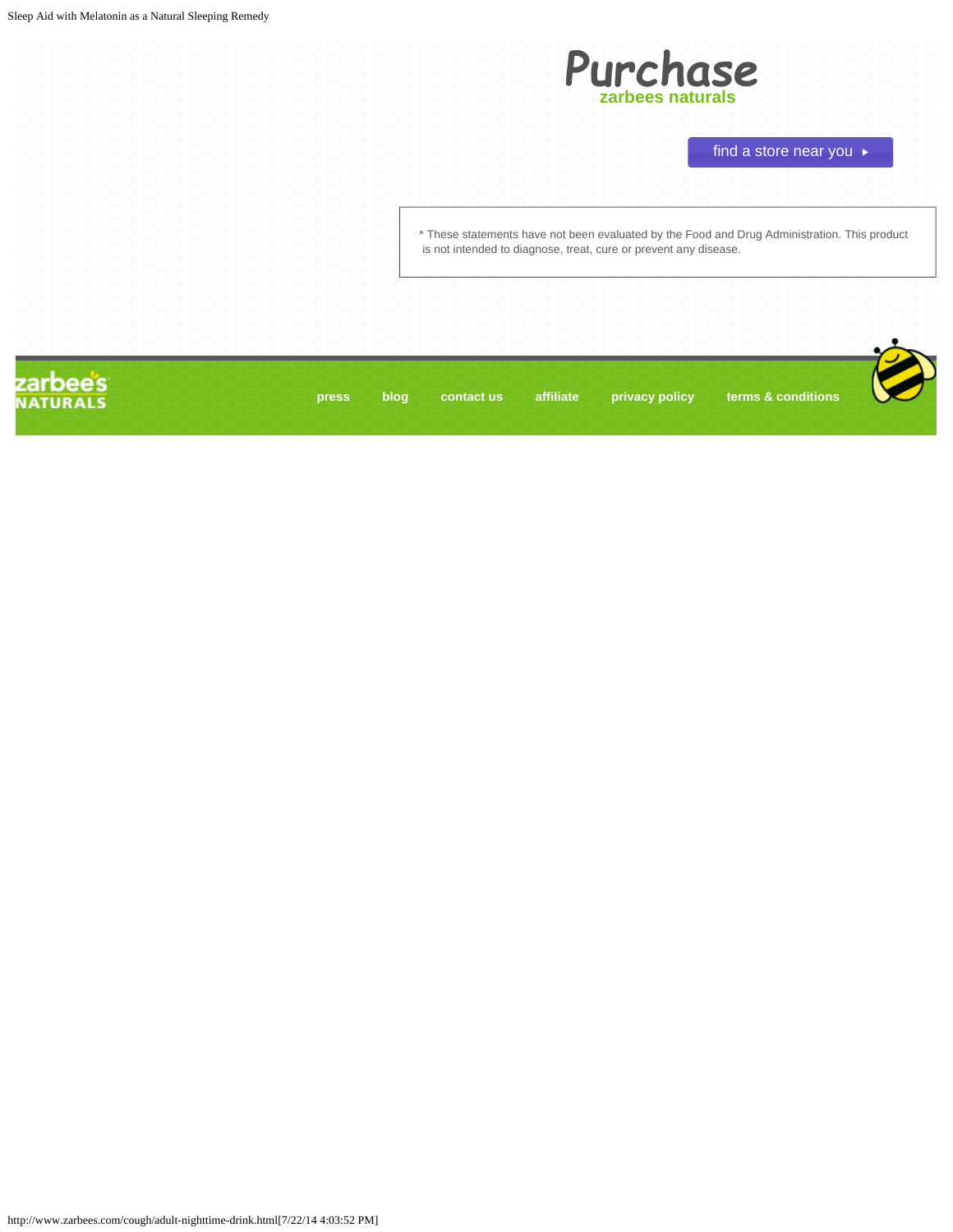Toddler Cough Syrup. Safe Children's Cough Remedy In Grape.



[Home](http://www.zarbees.com/) / [Cough](http://www.zarbees.com/cough.html) / **Zarbee's Naturals Children's Cough Syrup - Grape**



**photos**

## \$8.99

**NATURALS** 

# **Zarbee's Naturals Children's Cough Syrup - Grape**

Zarbee's daytime formulas are a healthy and natural cough remedy that calms coughs and soothes irritated throats\*. Our drug-free formula means your family can make it through your day without the unwanted side effects and grogginess of alcohol, dyes or gluten.

### **product details**

 $(+)$ 

- **Pediatrician developed & recommended**
- Safe & effective for children 12 months+
- **Pediatrician recommended**
- Soothes sore throats\*
- Immune boosting formula\*
- Drug, Dye and Gluten-Free
- # 4 fl. oz. bottle

#### **parents say...**

"We tried several Zarbees cough syrups and they have all been great. They are easy to get kids to take and give relief."



find a store near you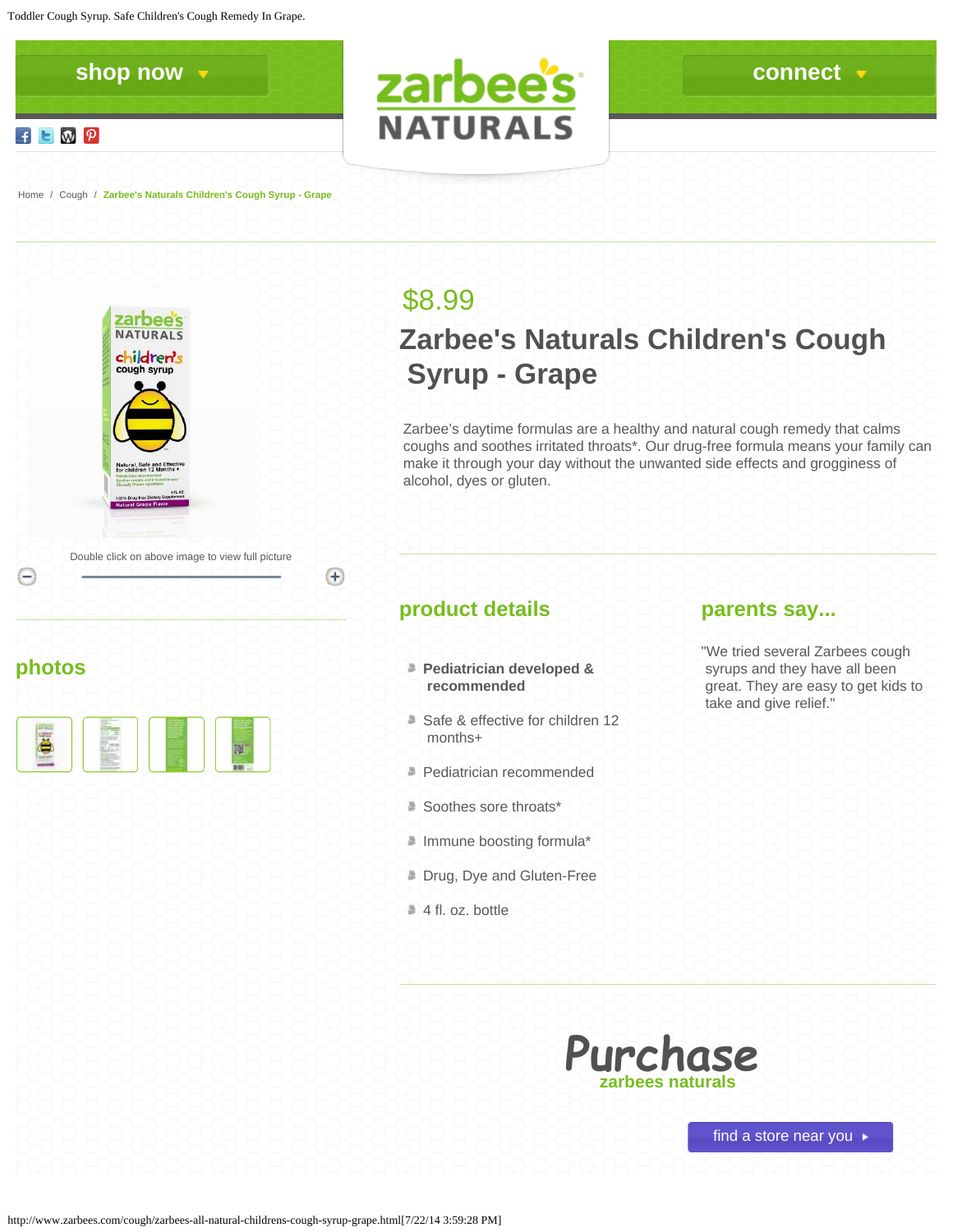|                            |       |      | * These statements have not been evaluated by the Food and Drug Administration. This product<br>is not intended to diagnose, treat, cure or prevent any disease. |           |                |                    |  |  |  |
|----------------------------|-------|------|------------------------------------------------------------------------------------------------------------------------------------------------------------------|-----------|----------------|--------------------|--|--|--|
|                            |       |      |                                                                                                                                                                  |           |                |                    |  |  |  |
| zarbees<br><b>NATURALS</b> | press | blog | contact us                                                                                                                                                       | affiliate | privacy policy | terms & conditions |  |  |  |